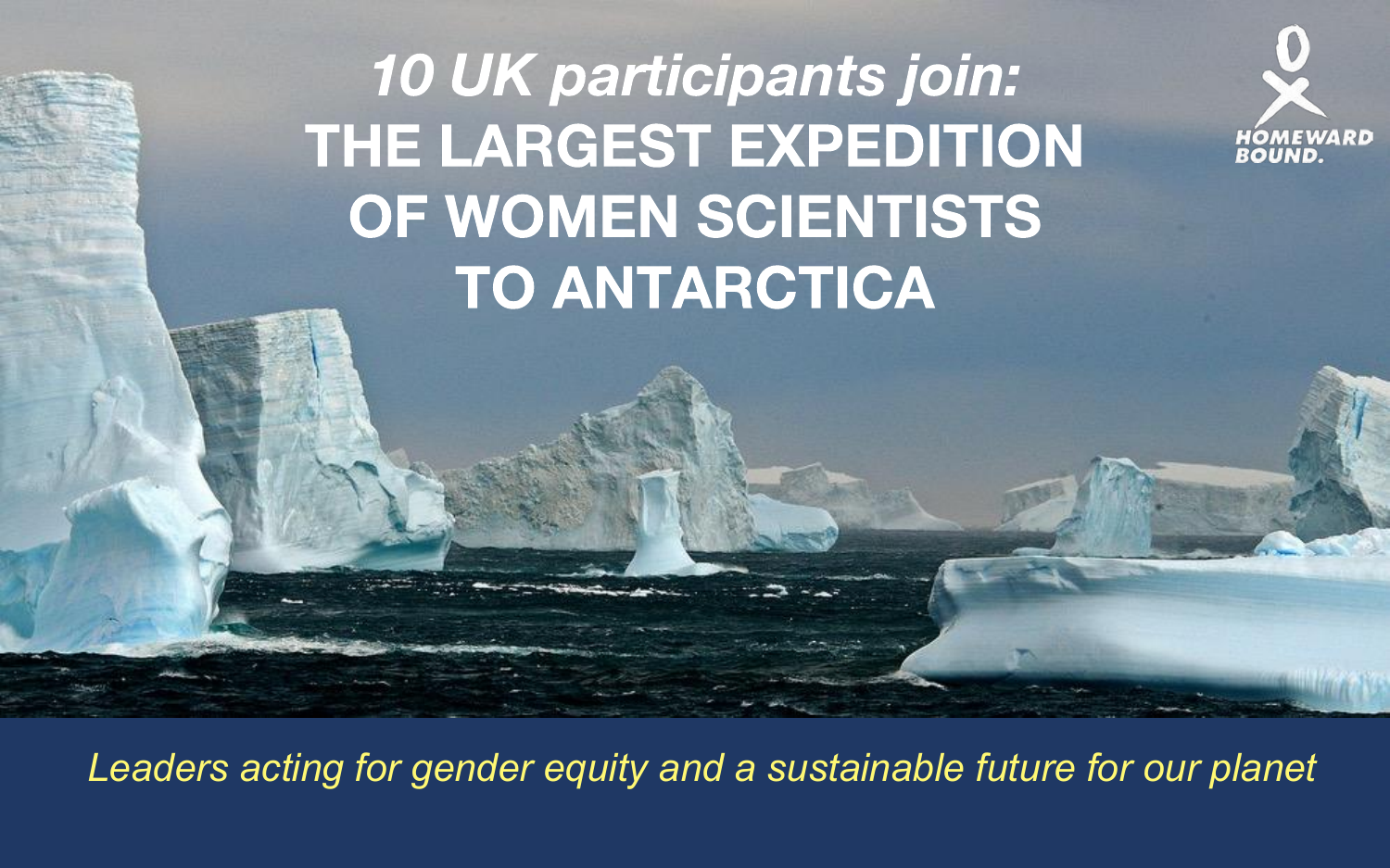



**CHRISTIANA FIGUERES** 

Marine biologist, explorer, writer and professor

TIME magazine 'Heroine of the planet'

Founder of **Harvard Coaching Institute** 

Foremost United **Nations** climate change authority



SUSAN DAVID

CEO of Evidence Based Psychology

## **GLOBAL SUPPORT**

The program is not only viable and in progress, it has the support of these prominent thought leaders:





JANE GOODALL

- Include more women at the leadership table
- Improve the decision-making agenda for a more sustainable future
- Inspire the next generation of women

Primatologist and ethologist

Ambassador of Peace for the United Nations

## **PROGRAM**

80 women in science were chosen globally to receive 12 months of focused leadership, communication and visibility training to tackle critical issues facing our planet:

> *The vision of this 10-year initiative is to create an effective network of women in science from around the globe to build a more equitable and sustainable world.*





# **IMPACT**

- Gender equity
- Climate change
- Science literacy
- Sustainability

The program culminates in the world's largest all-female scientific expedition to Antarctica in February 2018.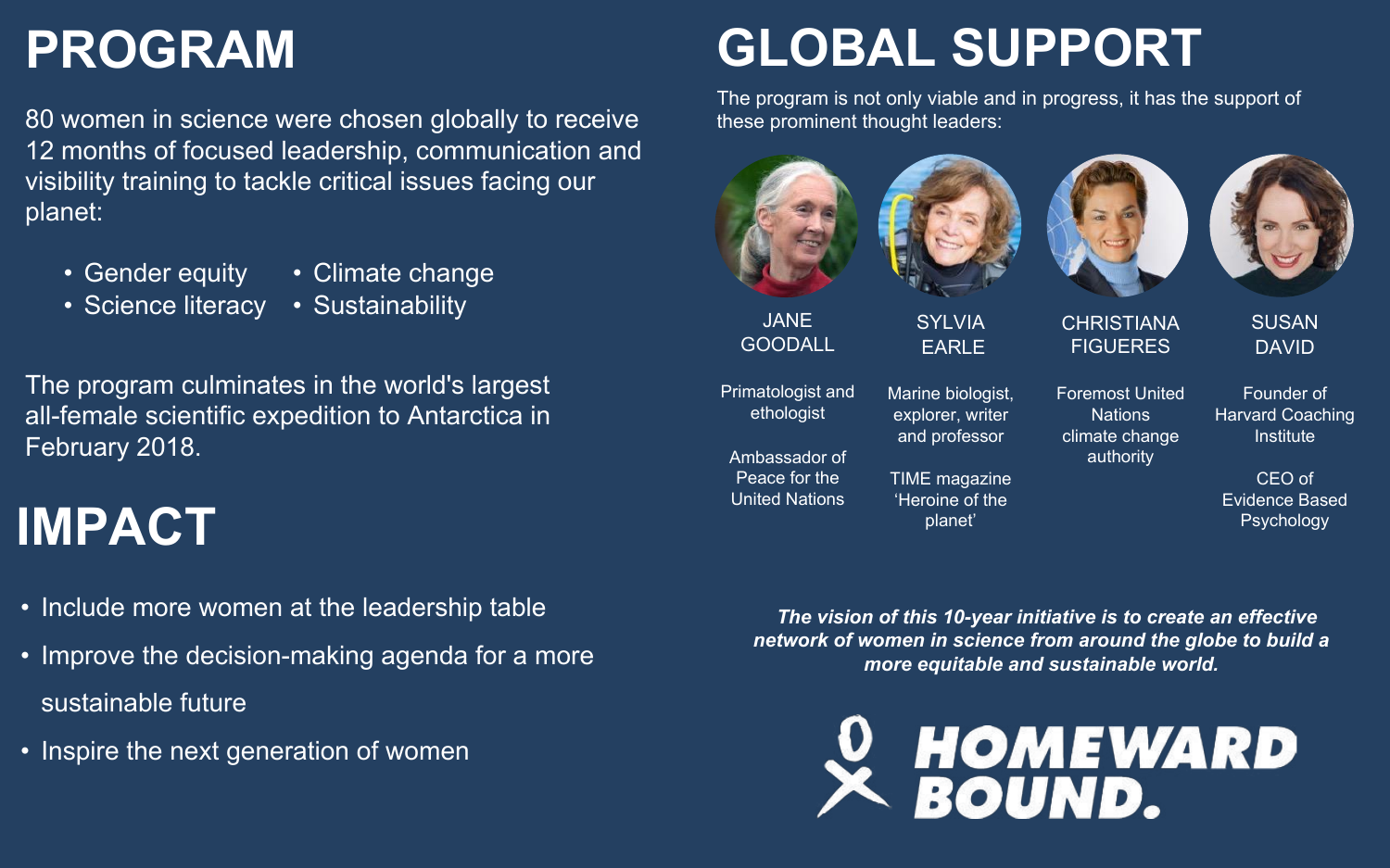### **A CLOSER LOOK AT THE UK PARTICIPANTS …**



### **Sandra Guzmán** *Founder & General Coordinator, GFLAC PhD student, University of York*





#### **Maddie Brasier**

*PhD Student, University of Liverpool & Natural History Museum, London*



### **Beth Christie**

*Lecturer in Education (Learning for Sustainability), University of Edinburgh*





### **Katherine Duncan** *Research Fellow & Lecturer, University of Strathclyde, Strathclyde Institute of Pharmacy & Biomedical Science*

# **Adriana Humanes**

*Marine ecologist, Postdoc Research Associate, Newcastle University,* 

*Newcastle*